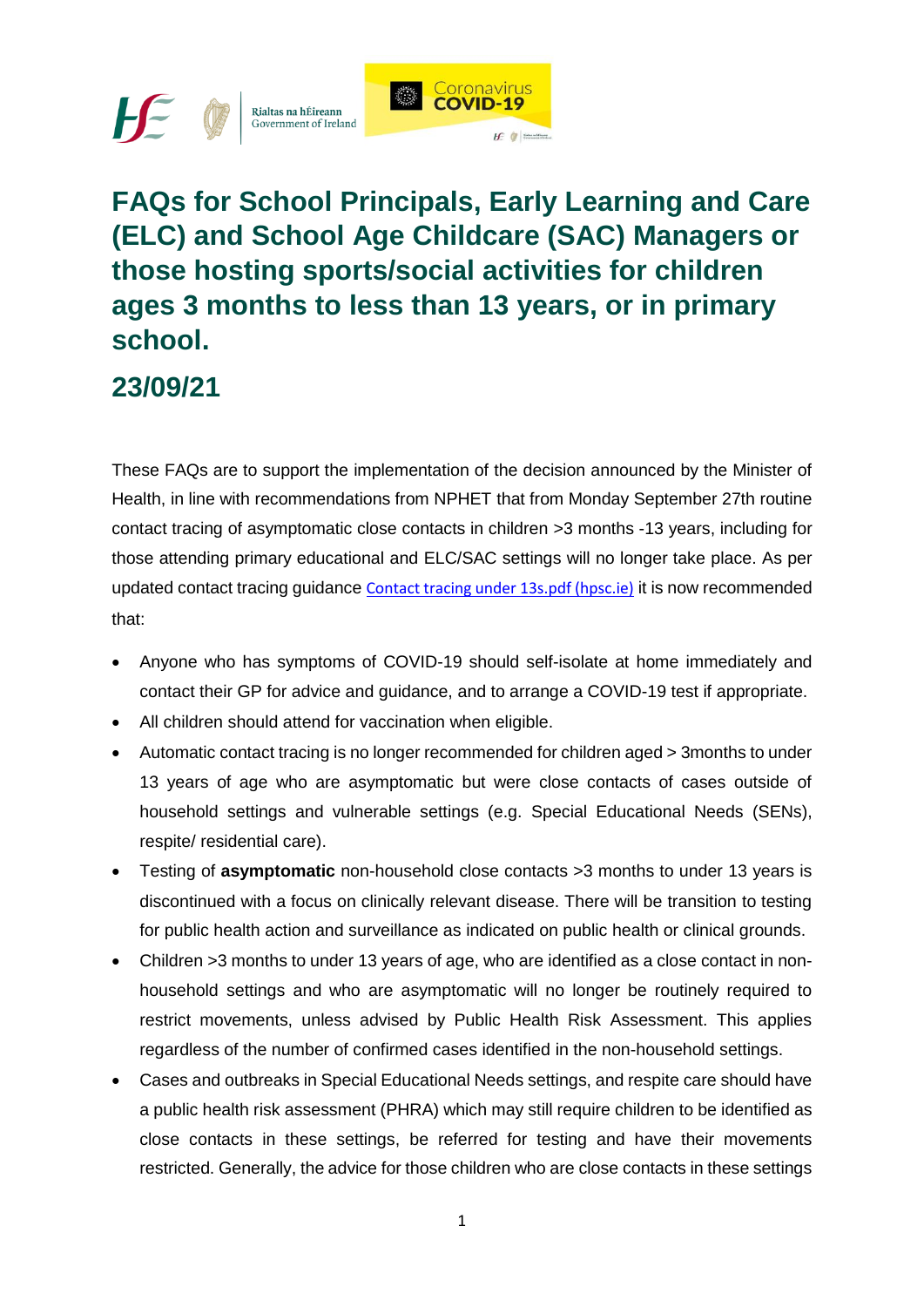

Rialtas na hÉireann Government of Ireland

will be to have one test (if possible) and if they are advised to restrict movements, it will be for 5 days.

- Children > 3 months to under 13 years of age who are identified as household contacts who are not fully vaccinated, or have not had a confirmed infection with COVID 19 in the last 9 months, will still be required to [restrict their movements](https://www2.hse.ie/conditions/covid19/restricted-movements/restricted-movements/) and will have testing arranged for them by the HSE contact management programme (CMP) .
- Public Health advice remains the same that any child > 3 months to under 13 years of age with [symptoms](https://www2.hse.ie/conditions/covid19/symptoms/overview/) consistent with COVID-19 should immediately [self-isolate,](https://www2.hse.ie/conditions/covid19/restricted-movements/) should not attend childcare or school or socialise and follow current public health advice. Please see [here](https://www.hpsc.ie/a-z/respiratory/coronavirus/novelcoronavirus/algorithms/) for further information.
- It is important to adhere to good respiratory etiquette, hand hygiene practice and also adhere to the general public health measures and physical distancing advice.
- Please ensure that appropriate measures are taken to improve ventilation in facilities where ventilation is identified as being inadequate following a risk assessment. Adequate ventilation of indoor spaces, either through natural ventilation (i.e. opening windows and external doors) or by mechanical means (e.g. central air-conditioning unit) is extremely important.

## **What does the above mean for my school / facility / group?**

This means that for any case of Covid-19 that has been in attendance at your facility or group whilst they were infectious, will no longer be contacted by Public Health and a Public Health Risk Assessment (PHRA) will not be routinely be undertaken to identify close contacts.

Further, it means that when this change is implemented, children aged between 3 months and 13 years, who have already been identified as a close contact through a non-household and non-SEN setting and are asymptomatic, can end their restricted movements and return to school / clubs / facilities etc. They will not be required to attend for any test that might have been organised for them. For children identified as close contacts within the SEN setting, if a PHRA indicates that restriction of movements is warranted, it will generally be for 5 days. (see below). For children who are household contacts, they will continue to be asked to restrict their movements and be referred for Covid-19 testing, as per normal processes.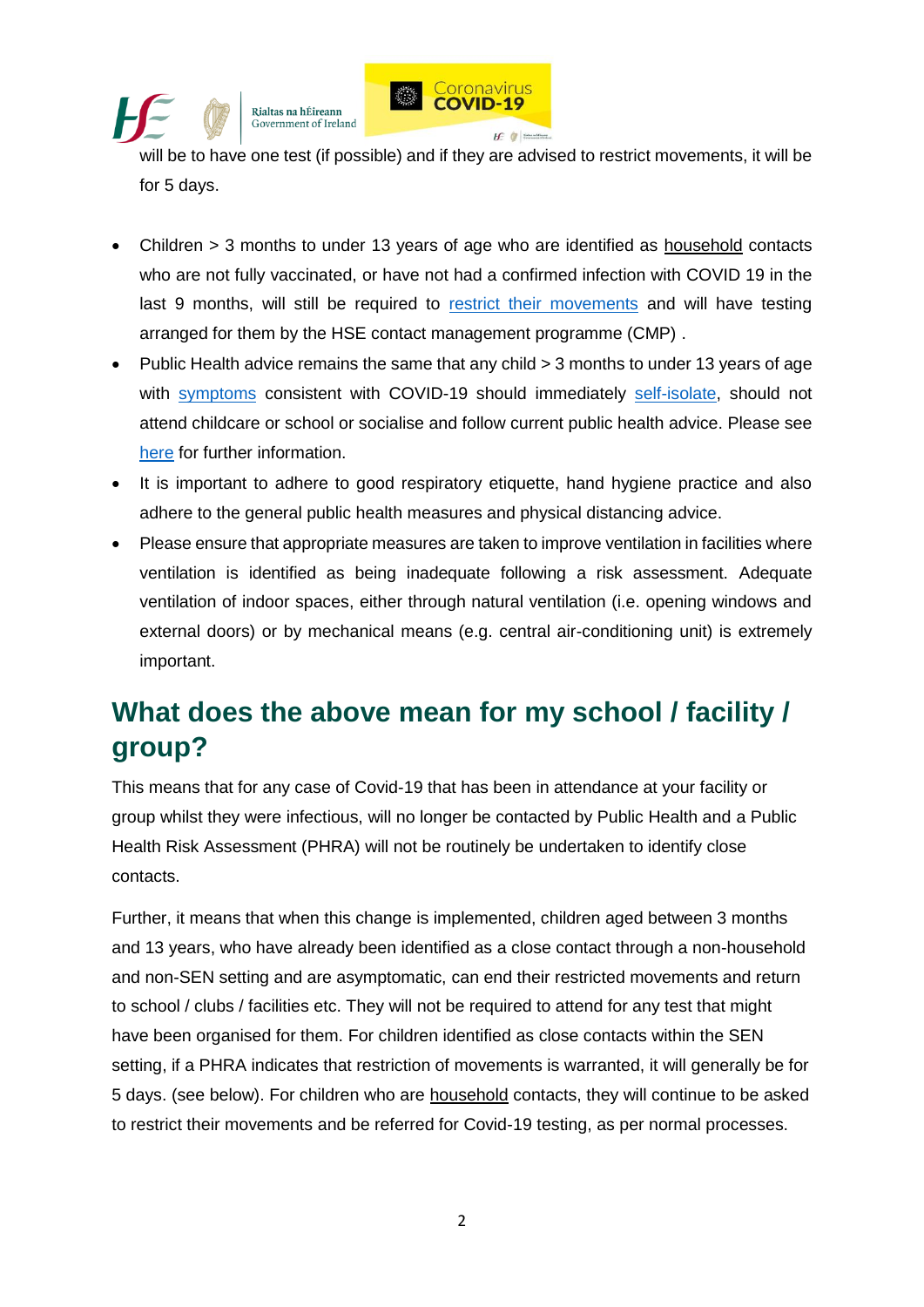

The focus is now on ensuring that children with new symptoms consistent with Covid-19 do not attend your facilities, or if identified, are isolated and removed from the facility, pending home observation and contact with their GP. The child's GP will refer for Covid-19 testing, or organise any other appropriate testing for their symptoms, as necessary.

### **When will these changes be implemented?**

These changes will be implemented on Monday 27<sup>th</sup> of September.

## **Why have these changes been made?**

These changes have been made because:

- 1) Effective vaccines against COVID-19 are now available and a robust vaccination programme is underway in Ireland for children aged 12 years and older. Although precautions to prevent introduction and spread of the virus are still required, vaccines have been proven to reduce the spread of COVID-19 and reduce the risk of severe disease and or hospitalisation.
- 2) As well as vaccination, the primary way to prevent the spread of the SARS-CoV-2 virus is by implementing a series of non-pharmaceutical interventions (NPIs), such as physical distancing, wearing of a face covering and frequent hand hygiene. Increasingly the importance of improving ventilation in reducing transmission, especially in closed environments, has been understood and implemented either through natural ventilation (i.e. opening windows and external doors) or by mechanical means (e.g. central airconditioning unit). These recommendations still stand and are required for implementation in all settings.
- 3) Social, sporting, ELC/SAC and educational facilities are communities providing not only for the care and educational needs of children, but also many of their holistic, health and pastoral needs. Within these settings social interaction and physical activity can be learned and occur in a place of safety, support and warmth. Therefore, routine exclusions of asymptomatic children should now not be undertaken in light of the impact of the national vaccination programme, our continued understanding of the effectiveness of the NPIs and the impact of infection on children and disease transmission between children; and between children and adults. For further information please see [Contact tracing](https://www.hpsc.ie/a-z/respiratory/coronavirus/novelcoronavirus/guidance/contacttracingguidance/Contact%20tracing%20under%2013s.pdf) under [13s.pdf \(hpsc.ie\)](https://www.hpsc.ie/a-z/respiratory/coronavirus/novelcoronavirus/guidance/contacttracingguidance/Contact%20tracing%20under%2013s.pdf)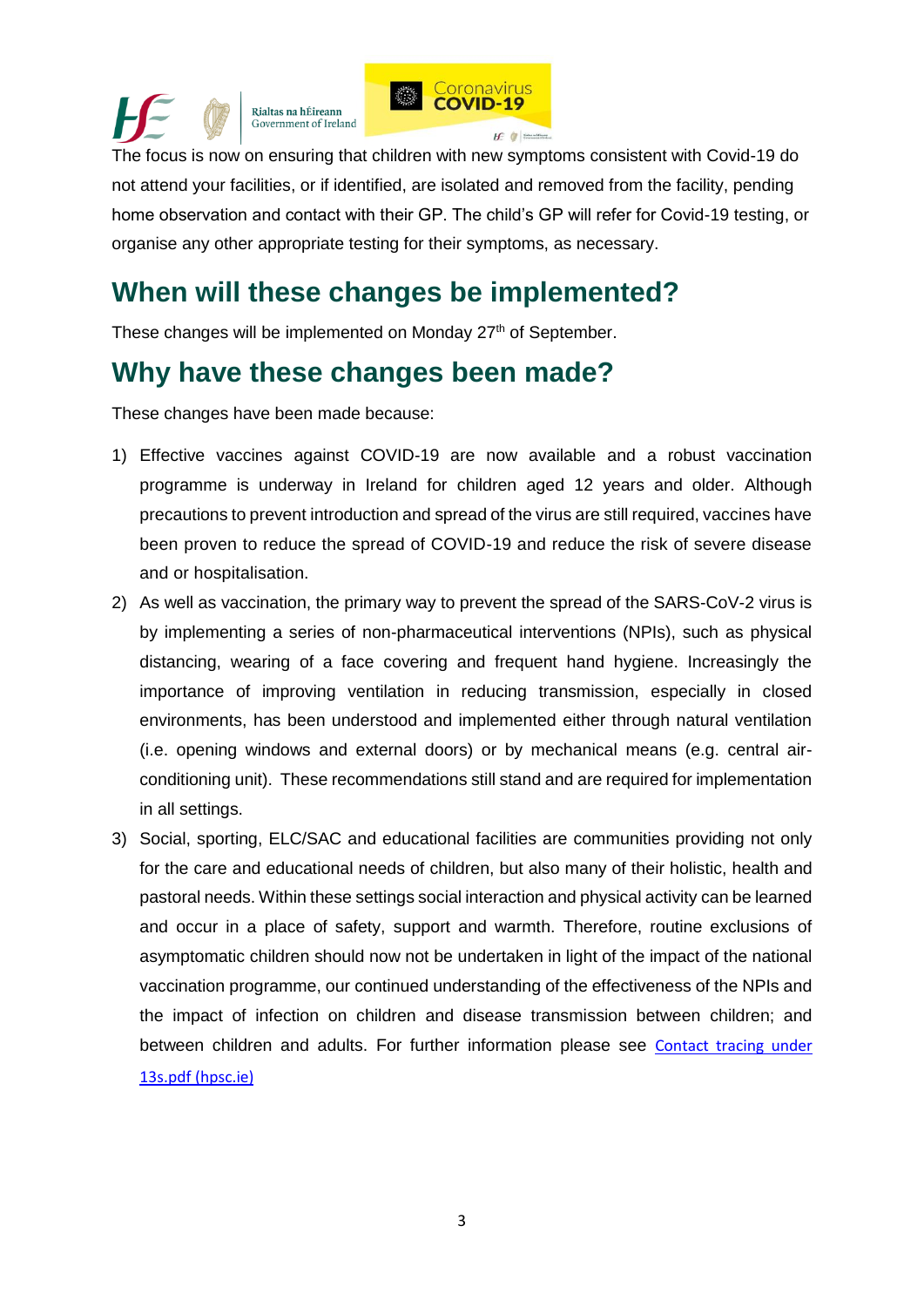#### **Coronavirus** Rialtas na hÉireann Government of Ireland **Does this guidance change apply to the special educational needs sector?**

This change in guidance **does not** apply to special educational needs schools or SEN specific classes or children attending respite care. In these circumstances close contacts amongst children **may** well still be identified and asked to restrict their movements, following a Public Health Risk Assessment. However, they will generally be requested only to restrict their movements for 5 days, and be referred for one COVID-19 test. This is to balance the observation period required for children for signs of infection, with testing at the most relevant time, whilst not prolonging restricted movements and the harms to children from these restrictions.

# **Does this guidance change apply to children who are household close contacts?**

This guidance does not apply to children living in the same household as a case of Covid-19. Unvaccinated children, with no confirmed previous infection with COVID-19, in these circumstances will still be identified as close contacts and asked to restrict their movements, in line with national guidance.

*\* The definition of a household contact, will now include a child aged under 13 years, who was present over-night, in the house or in close contact in a residential setting, of a case whilst they were infectious i.e., any child who was attending a 'sleepover' when someone in the household was infectious with Covid-19, will also be designated a close-contact and required to restrict their movements and be tested.*

## **Will any close contacts be identified from a case of Covid-19 in a child aged 3months – 13 years, or in primary school?**

Yes. Close contacts of the case in a child between these ages will be identified through the HSE contact management programme. **They will identify only those within household settings** as close contacts, including children, as the transmission is higher in household settings. This will include children who were staying overnight in the house as part of a sleep over or similar. Children in this situation will be asked to restrict their movements and undertake testing for Covid-19, in line with national guidance.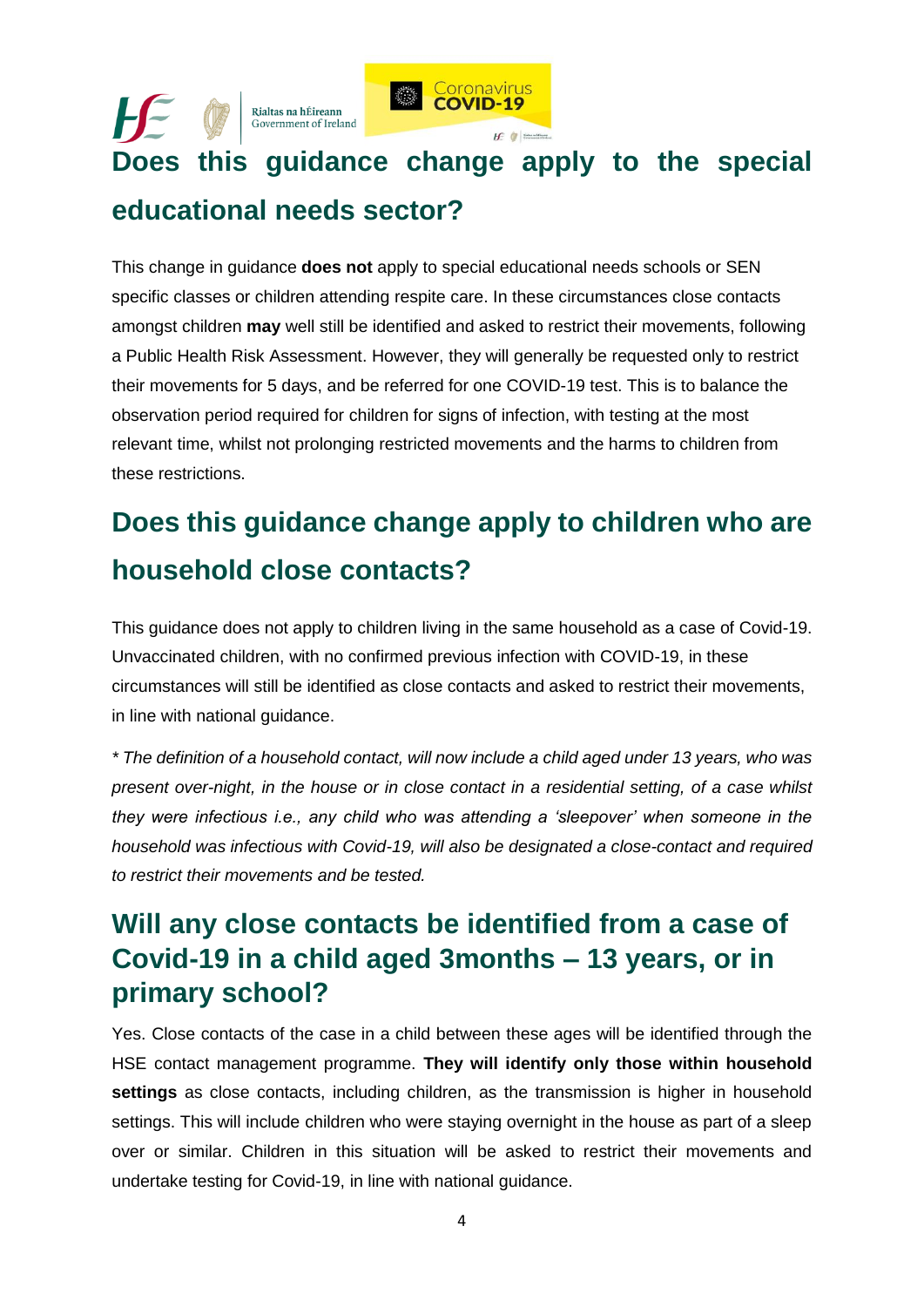

## **What should I do if I am aware that someone has tested positive for Covid-19 in my school / facility / club etc?**

If you are aware that someone 3 months to 13 years, or a child attending primary school has recently tested positive for Covid-19, **you do not now need to take any specific actions**, with regard to discussing with HSE / Public Health.

You should ensure that, as always,

Rialtas na hÉireann

 $H \subseteq$ 

- 1) You are vigilant to anyone developing new symptoms or unwell within your facility with symptoms of Covid-19 and isolate them as normal until a parent can safely collect them.
- 2) That all your recommended infection prevention control and mitigation measures e.g. pods, physical distancing where appropriate, face-covering use where required, ventilation, hand hygiene, encouragement of respiratory etiquette etc are all in place
- 3) Following the specific PH guidance for your school, facility, activity with regard to e.g. singing, music etc

## **Should I tell parents of the class / School / Group if I am aware that someone has tested positive for Covid-19?**

From a public health perspective there is no clinical need for information to be shared with contacts of cases, therefore Public Health do not recommend that you tell parents of other children that there has been a case of COVID 19 within your class / facility / group. Any sharing of health data is therefore is not being undertaken on the advice of Public Health and under the Infectious Disease Regulations, as it will have been to date. At all times it is important that families are aware of the need to ensure they do not send children in to facilities/activities if they have new symptoms consistent with COVID 19, that in these circumstances they should observe their child and contact their GP as appropriate. It is also important to regularly re-enforce the benefit to all of continuing to abide by infection prevention control and mitigation measures in place within your facility.

We note that information often gets shared by certain groups (WhatsApp etc) and remind of the importance that an individual's confidentiality is not broken by others, in line with normal GDPR requirements. It is also important that children and families do not feel targeted or pressured to release information.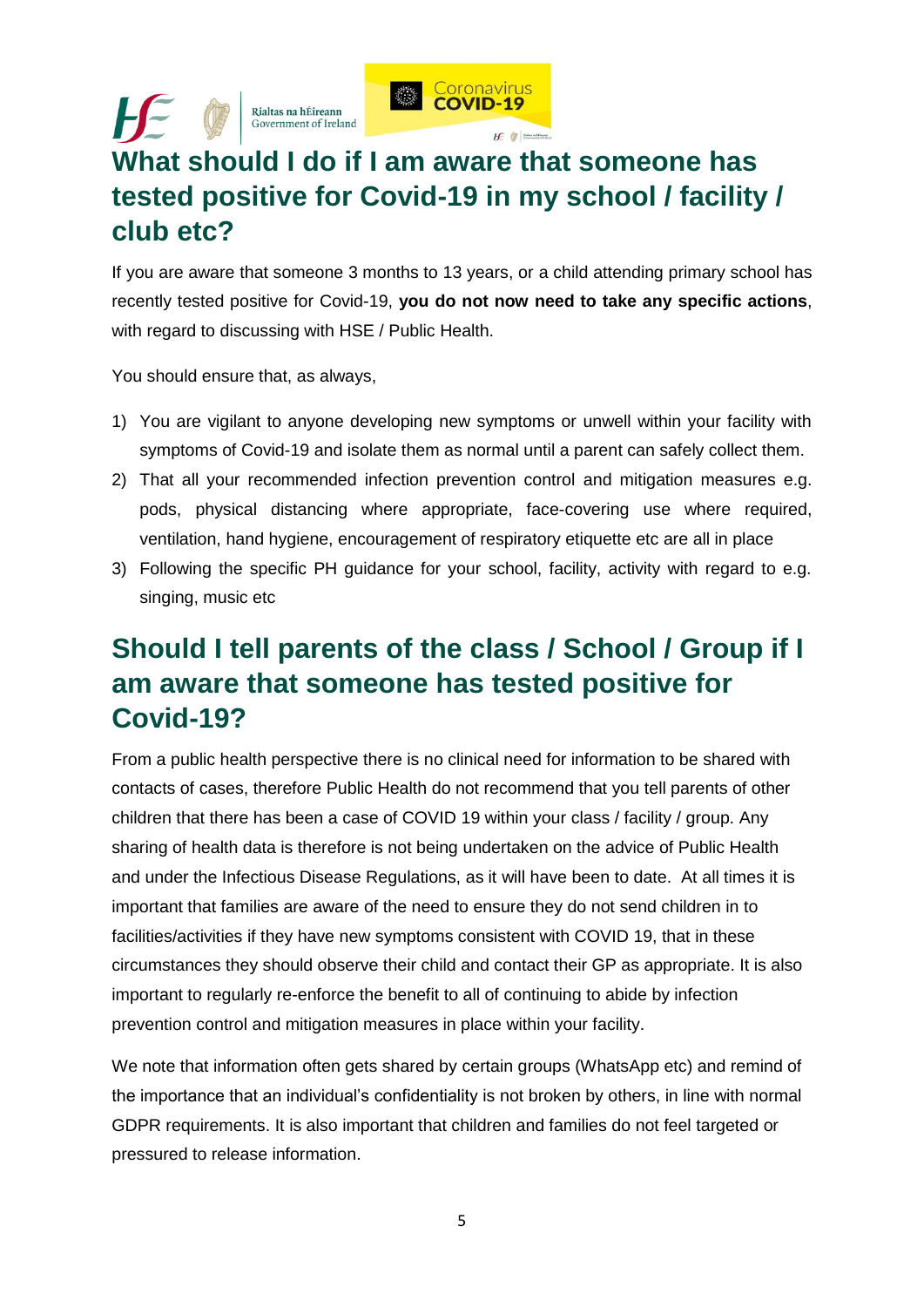Rialtas na hÉireann Government of Ireland



## **Will the HSE Principals line and CCF line still remain open?**

Over a short transition period from routine PHRA and contact tracing, to this new phase being embarked upon in the country which sees less routine contact tracing of asymptomatic people, these lines will still be available for queries with regard to COVID 19 confirmed cases. However, only for Principals of SEN schools or a facility with an SEN class, will a PHRA be undertaken. Generic advice, as per information available to principals and within this FAQ document, will be the information provided for all other settings.

## **Reminder of core important information:**

## **Vaccination:**

#### **Q. Who are recommended to have Covid-19 vaccines?**

**A.** The National Immunisation Advisory Committee make recommendations for vaccinations to the Department of Health. Currently, all those aged 12 and above are eligible and recommended for Covid-19 vaccination. Further information on national Covid-19 vaccination recommendations are available at [https://www2.hse.ie/screening-and](https://www2.hse.ie/screening-and-vaccinations/covid-19-vaccine/)[vaccinations/covid-19-vaccine/](https://www2.hse.ie/screening-and-vaccinations/covid-19-vaccine/)

#### **Q. What happens if someone is identified as a close contact but is fully vaccinated? (This will apply to staff in settings)**

**A.** Currently the national guidance is that someone who is fully vaccinated does not need to restrict their movements or undertake routine testing for Covid-19, as long as they have no symptoms of Covid-19. If they know they are fully vaccinated, they will not be required to restrict their movements, pending contact with the HSE, as long as they have no symptoms of Covid-19.

#### **Q. Are Principals / Managers / Sports / Social activities providers expected to know who is vaccinated amongst their attendees?**

**A.** No. This is private health information and the HSE ascertains this information as required and keeps it confidential.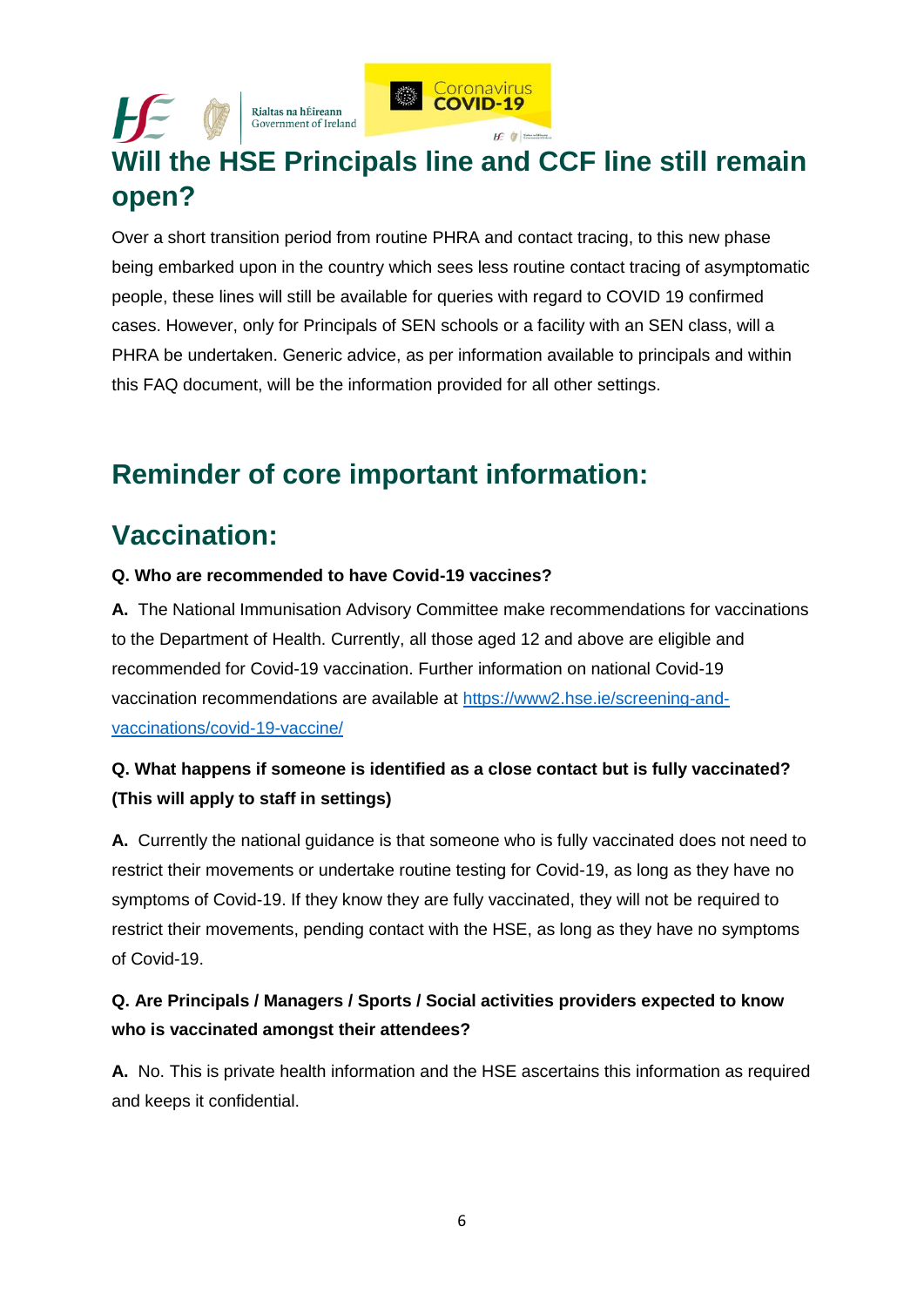

## **Previous confirmed infection with Covid-19:**

Those who have had a previous confirmed infection with Covid-19, within the past 9 months will not be required to restrict their movements or be tested, as long as they have no symptoms of Covid-19. This will apply to children identified as close contacts within the household setting, or after a PHRA for a specific facility e.g. SEN school or class.

## **Do children / staff who have no symptoms need to restrict their movements if someone in the house has symptoms of Covid-19 and is awaiting testing or result?**

Yes, **unless** they are fully vaccinated or have had a confirmed Covid-19 infection within the past 9 months.

## **Pods:**

#### **Q. Do 'pods' still need to be organised and implemented?**

**A.** Yes. We have asked children to be in pods as per last year and that indoors these pods are kept in place as much as possible. This is to ensure that the number of people (adults and children) who are in close contact with a case of Covid-19 is as limited as possible, and therefore the risks to others (all be it that the risks are low within a class setting) are kept to the lowest number. This year we have asked that close friends might sit together to reflect national guidance that people are not as restricted in activities and play dates out of school and therefore it is important this occurs to further enable the number of close contacts and those at onward risk are kept as low as possible within the community.

### **Close contact testing:**

**Q. If a child or adult is identified as a close contacts within your facility / school / group – has the period of restricted movements required of a pupil/student or staff member deemed to be a "close contact" who are not vaccinated changed?** 

**A.** Unvaccinated children and adults who are household contacts , who have not had a recent confirmed infection of Covid-19 (in the previous 9 months) are still required to restrict their movements for 14 days and the HSE will refer them for 2 free COVID-19 tests. Restricted movements can end after ten days with a Not Detected result and providing they have no symptoms.